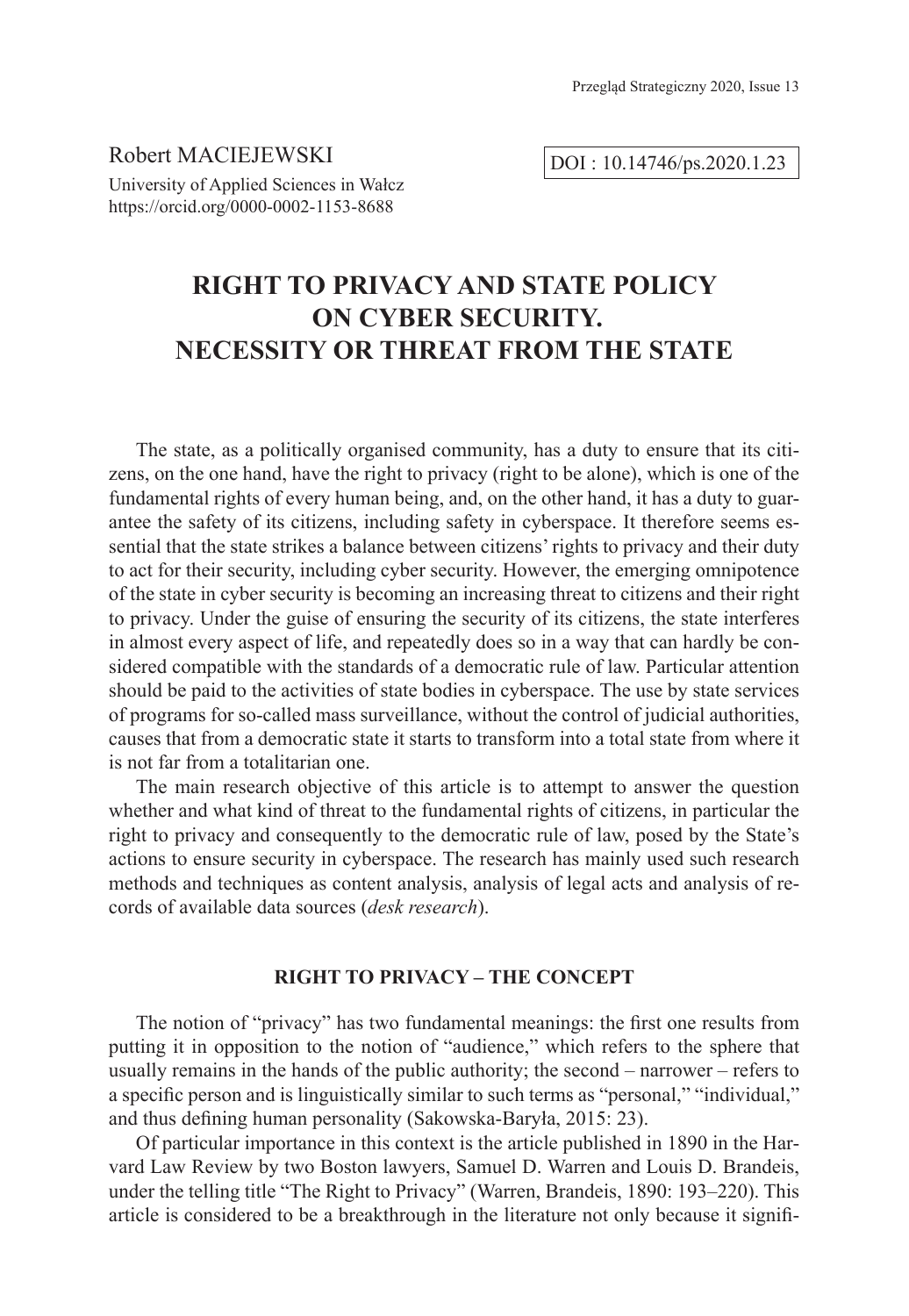cantly emphasizes the notion of the right to privacy, as this term was previously known in American doctrine. The point is that it presents a new perspective on civil rights, while at the same time extending their scope to include an autonomous right aimed at protecting the sphere of private life (Braciak, 2002: 288). The authors pointed out that technological progress is conducive to the danger of violating individual privacy. They therefore saw a need to identify legal means that could be used to protect a good called "privacy" (Sieńczyło-Chlabicz, 2006: 26).

The issue of the right to privacy began to change at the turn of the 1960s and 1970s. of the 20th century. The factor which led to the separation of personal data protection as a separate area of law was technological development in the field of information processing (Jagielski, 2010: 10).

The sphere of private life also found its place in civil case law as a separate personal good (Kordasiewicz, 2000: 20). A breakthrough in this respect was the ruling of the Supreme Court on January 18, 1984, in which it was stated that "an open catalogue of personal rights makes it possible to include in their scope goods which [...] are connected with the sphere of private and family life, with the sphere of intimacy. Protection in this area may relate to the disclosure of facts from personal and family life, the misuse of information obtained, the collection of information and assessments from the sphere of intimacy through private interviews in order to publish them or otherwise publicise them" (OSN, 1984). This ruling, combined with the construction of the presumption of unlawfulness of an act violating personal interests adopted by the legislator (Article 24 of the Civil Code), gave the aggrieved party the possibility to pursue claims for the infringement of privacy (Radwański, Olejniczak, 2015: 150–151).

The first normative regulation concerning the civil law protection of private life in Poland was made in 1984. At that time, on the basis of art. 14 sec. 6 of the Press Law Act, a ban was introduced on publishing information and data concerning the private sphere of life without the consent of the person concerned. The exception was the defence of a socially justified interest or public activity of the person concerned. Art. 49 of the Act provided for the sanction of a fine for violation of its provisions, while under Art. 40 it became possible to grant monetary compensation for harm suffered in case of intentional violation of personal rights by publishing press materials (Kordasiewicz, 2000: 22).

Privacy is about an individual's anonymity, but at the same time, many of the information that appears on the market exists objectively, independently of the person concerned, allowing him or her to be identified. It seems right to assume that each of us strives to control the circulation of information about ourselves and wants to hide from the curiosity of others (Piotrowski, 2016: 18). As a result, privacy also identifies with the control of information about oneself. Privacy is equated here with selective disclosure, i.e. deciding when, what data and how much of it we reveal about ourselves. This understanding of privacy is also closest to the concept of the right to the protection of personal data.

In the literature on the subject, there are four basic ways of understanding privacy and, consequently, the right to privacy:

- The perception of privacy as an expression of an individual's personality and his or her ability to define himself or herself as a human being;
- Treating privacy as a synonym for autonomy, i.e. the freedom of the individual to think, decide and act;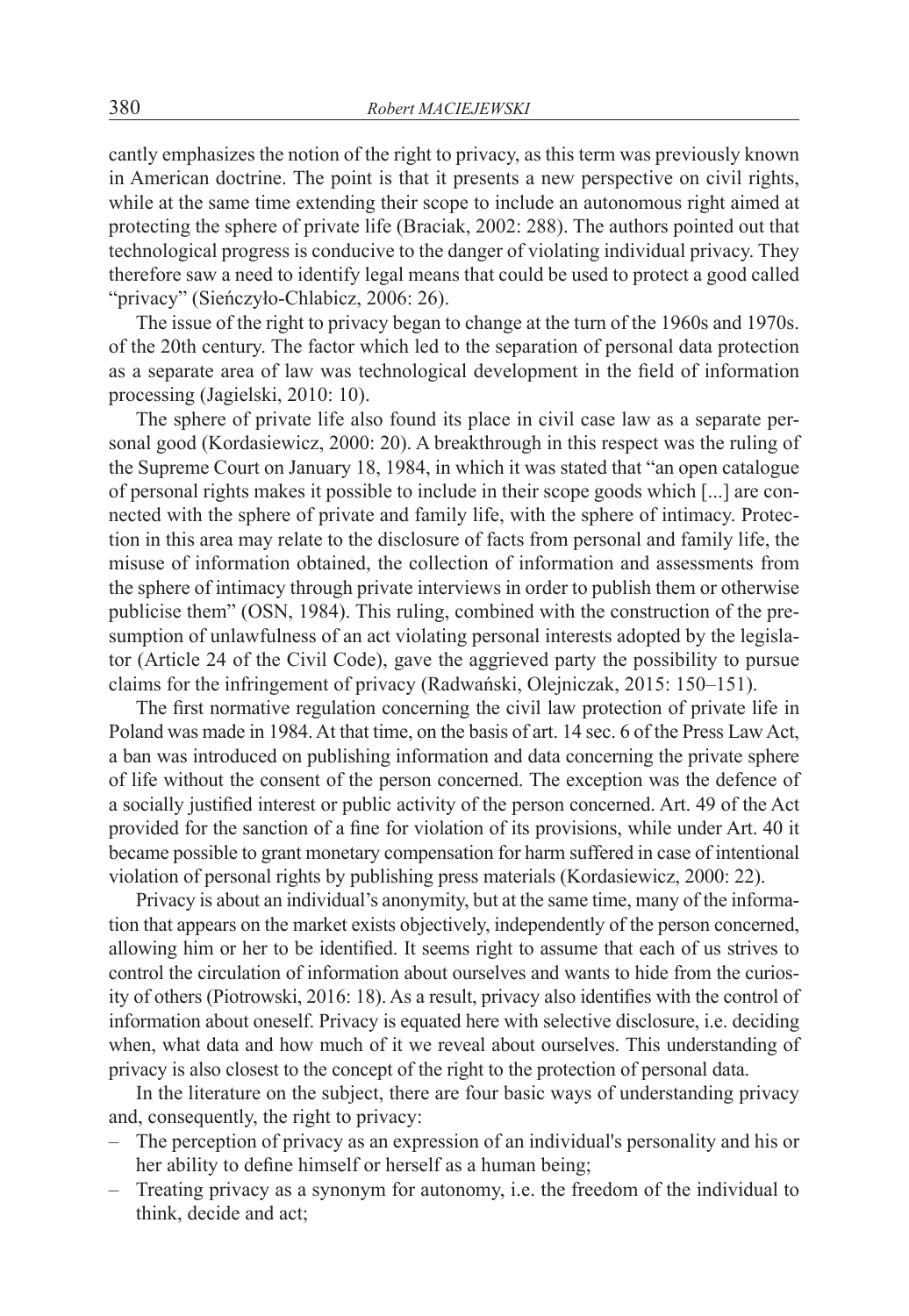- To see privacy as an individual's ability to control the circulation of information about him or her, and thus to control his or her relationship with other people;
- Defining privacy by listing its essential components, such as: secrecy, anonymity and seclusion, identity and intimacy, mental peace, physical seclusion, physical exclusivity and autonomy (Mednis, 2016: 14).

In the age of a global society, the issue of information autonomy, which is a kind of subcategory of privacy, has gained particular importance. Closely linked to it are the safeguards offered by the right to the protection of personal data. The danger to be averted by the use of increasingly specialised legal tools is external interference in the private life of individuals. This is due to the acquisition of information belonging to its privacy sphere or centralisation or the monopolisation of the data collected in the files (Preisner, 2002: 909). The right to personal data protection focuses on the protection of information autonomy, which is also referred to as information privacy. Its essence boils down to stating that an individual should have the right to control the content and circulation of information that concerns him/her. It should also be rendered anonymous, as this is required by respect for its privacy and the right to correct and update its data. The inability to exercise such control deprives the individual of his or her sense of freedom to decide his or her own fate. In this case, privacy goes beyond the traditional right to remain at peace. Currently, the right to control personal data, which means the possibility to decide when and to what extent this data can be shared with other entities, is considered the most important aspect of privacy (Piotrowski, 2016: 20).

It should be emphasized that the right to privacy, as expressed in Article 47 of the Constitution and the right to the protection of personal data, which is covered by Article 51 of the Constitution, may constitute assessment criteria used in the process of adjudicating on compliance with the Constitution. However, these rights – due to the provisions of the preamble to the Constitution and its Article 30 concerning human dignity – are at the same time the normative basis of the system, expressing its identity, determined by the dignity and freedom of the individual (Constitution of the Republic of Poland).

The Constitutional Tribunal aptly points out that "the protection of privacy and information autonomy is a consequence of the protection of the inherent and inalienable dignity of man (Article 30 of the Constitution)" (CT judgment, 2014). It is precisely the preservation of human dignity that requires respect for his purely personal sphere, in which he is not exposed to the need to "be with others" or to "share" his experiences or experiences with others (ECJ, 2009).

According to Article 51.1 of the Constitution, no one may be obliged, other than under the Act, to disclose information concerning his person. According to Article 51.2 of the Basic Law, public authorities may acquire, collect and make available only such information about citizens as is necessary in a democratic state of law (Constitution of the Republic of Poland). The Constitution – as indicated by the CJEU jurisprudence – thus implements the most essential elements of the right to the protection of private life: respect for the individual's informational autonomy, i.e., the very obligation to provide access to data limited to strictly defined statutory situations and limiting the arbitrariness of the legislator – therefore, the act cannot shape the scope of the obligation freely (CT judgment, 2002).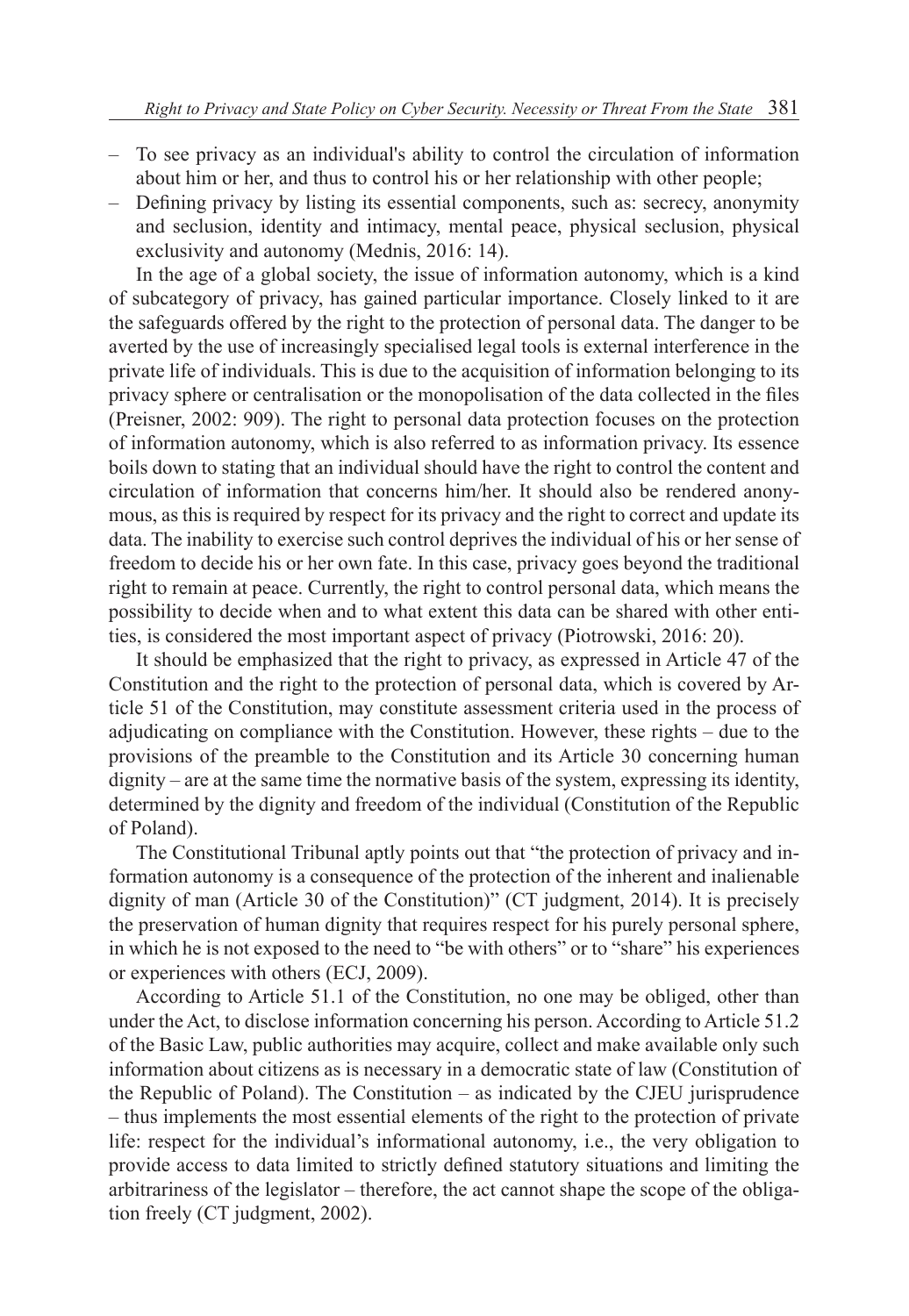In the light of doctrine and jurisprudence, the right to privacy and protection of personal data, as constitutional values associated with the protection of privacy – determines not only the relationship between public authority and the individual, but also the relationship between individuals. The protection of privacy therefore applies to all forms of communication "in any form of communication, regardless of the physical medium used (e.g. personal and telephone calls, written communications, fax, text and multimedia messages, e-mail)" (CT judgment, 2014). According to the CT, this protection covers 'not only the content of the message, but also all the circumstances of the communication process, which include personal data of the participants in the process, information about the telephone numbers dialled, the websites viewed, data showing the time and frequency of calls or enabling the geographical location of the participants in the call, and finally data about the IP or IMEI number (CT judgment, 2014). In the light of the CT's jurisprudence, the "constitutionally guaranteed freedom of man and his information autonomy also includes protection against covert monitoring of the individual and his conversations, even in public and generally accessible places. It does not matter whether the exchange of information concerns strictly private life or professional activity, including business activity. For there is no such sphere of a person's personal life that constitutional protection would be excluded or self-limiting. In each of these spheres, therefore, the individual has the constitutionally guaranteed freedom to transmit and obtain information, including making available information about himself" (CT judgment, 2014).

The right to privacy is linked to the protection of personal data. Recent changes in the area of personal data protection were introduced by the provisions of Regulation (EU) 2016/679 of the European Parliament and of the Council of 27 April 2016 on the protection of individuals with regard to the processing of personal data and on the free movement of such data and repealing Directive 95/46/EC (General Data Protection Regulation) – the so-called RODO (General Data Protection Act of 10 May 2018).

#### **SECURITY IN CYBERSPACE**

The term "cyberspace" was created for the science fiction literature and popularised by William Gibson, who described cyberspace as an unimaginable complexity that is like a "consensual hallucination experienced every day by billions of authorised users in all countries [...]" (Wasilewski, 2013: 226).

However, there is no commonly accepted definition of cyberspace. Attempts to define this concept are more or less general. In a broad, and at the same time abstract, cyberspace is a global information infrastructure, the interconnectivity between people by means of computers and telecommunications, a communication space created by a system of Internet connections that facilitates the network user's contacts in real time and includes all electronic communication systems that transmit information coming from numerical sources (Lakomy, 2015: 76) or "a world-wide information domain where the data carrier is electromagnetic spectrum" (Banasiński, 2018: 24), as well as "a space for open communication through interconnected computers and computer memories working around the world" (Levy, 2002: 380). Such an approach draws attention to the basic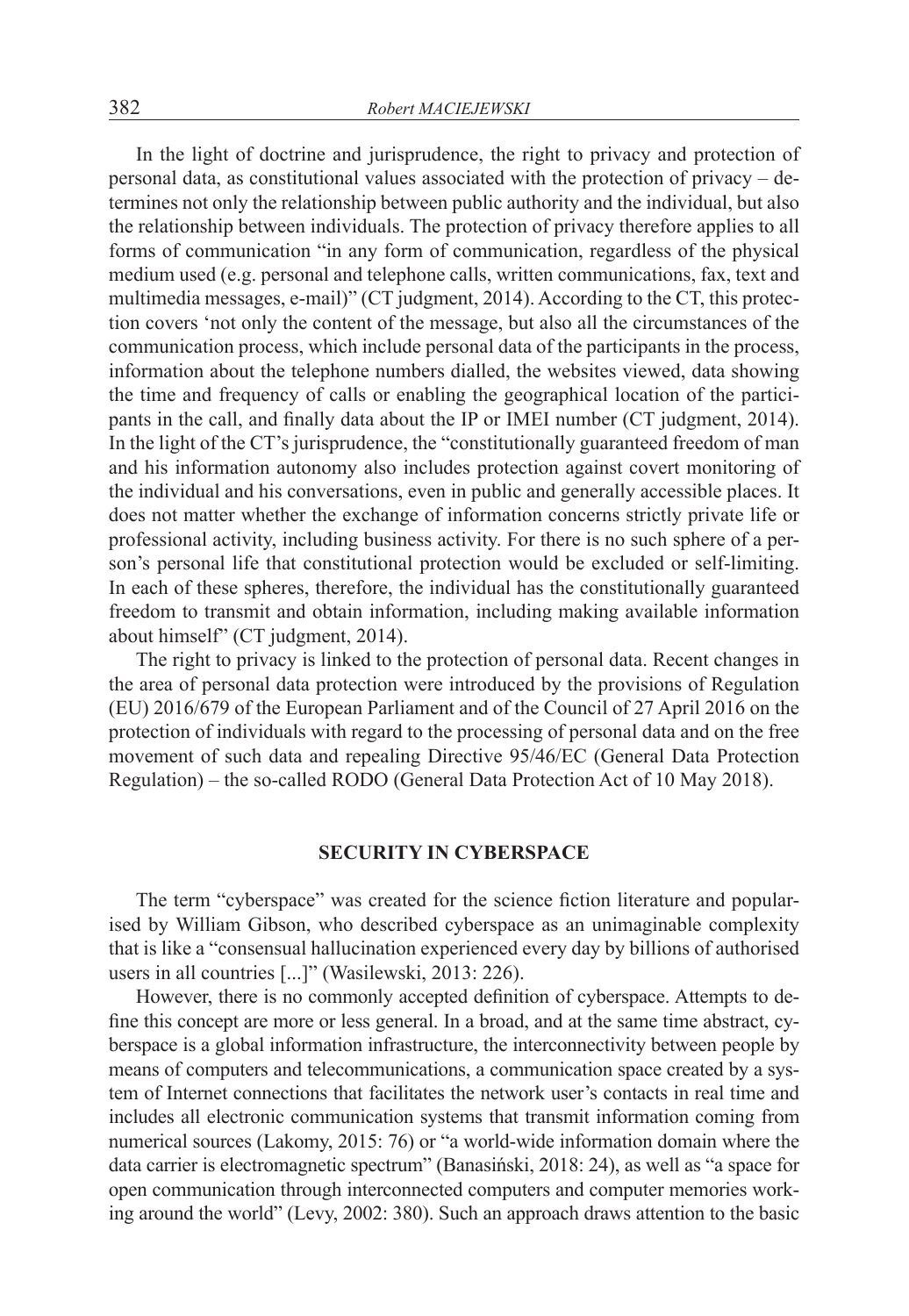elements of the cyberspace environment, which are: "the vastness (global reach), the fusion of all resources into a single, huge database, complexity and spatiality understood as the inability of cyberspace to relate to the physical (including geographic) dimensions of the real world" (Wasilewski, 2013: 226). In other words, cyberspace is "plastic, liquid, calculable with great accuracy and processable in real time, hypertextual, interactive and finally virtual" (Levy, 2002: 380). The term "virtual" most often refers to an artificial image of reality created by computer devices using graphic programs. But not only – the virtuality of cyberspace also allows for the creation of communities (groups of people) playing specific roles, similarly as in the real world, the so-called cybertrols creating a kind of cyberbrain; such virtual communities are athermal, unrelated neither temporally nor physically (Kawecka, Wójcik, 2015: 155–157).

The basic factor creating cyberspace is the material ICT system, which is a set of cooperating IT devices and software, providing processing and storage, as well as sending and receiving data through telecommunication networks by means of a specific type of telecommunication end device. The literature stresses that cyberspace cannot be identified with the Internet (Banasiński, 2018: 25), treated as "a global system of data exchange based on interconnected local networks, located in many physical locations, allowing simultaneous multi-flat interaction of users from all over the world" (Kulesza, 2010: 57). Cyberspace equally covers the Internet, telecommunication networks or computer systems, and thus all IT systems included in a global network.

The normative definition contained in Polish legislation treats cyberspace as a space for the processing and exchange of information, created by ICT systems, i.e. teams of cooperating IT devices and software that ensure the processing, storage, as well as sending and receiving of data by telecommunications networks by means of a terminal device appropriate for a given type of telecommunications network, designed to be connected directly or indirectly to network terminations, together with the links between them and the relations with users. This definition is also developed in the Cyber Security Strategy of the Republic of Poland for 2017–2022, where, in addition, the Polish cyberspace, understood as "cyberspace within the territory of the Polish state and in places where Polish representations operate (diplomatic posts, military contingents, vessels and aircraft) outside the territory of the Republic of Poland, subject to Polish jurisdiction", has been identified by adopting the territorial criterion (Cyber Security Strategy, 2017).

Focusing primarily on the tool context, such definitions overlook or marginalise the social component of cyberspace, which refers to cyber users and which treats cyberspace as 'a complex environment resulting from non-material interaction between people, software and services on the Internet realised through technical devices and networks connected to it; an equally important, integral and interconnected element with technical infrastructure is its relationship with people and the interaction between people related to its use (Rzucidło, Węgrzyn, 2015: 142). It is therefore assumed in the literature that "cyberspace is a virtual environment for more or less open communication through interconnected computer systems and information and communication links" (Marcinkowski, 2015: 114).

Just as serious definition problems as cyberspace are caused by the concept of cyber security, or security in cyberspace. This is an effect of the blanketness of the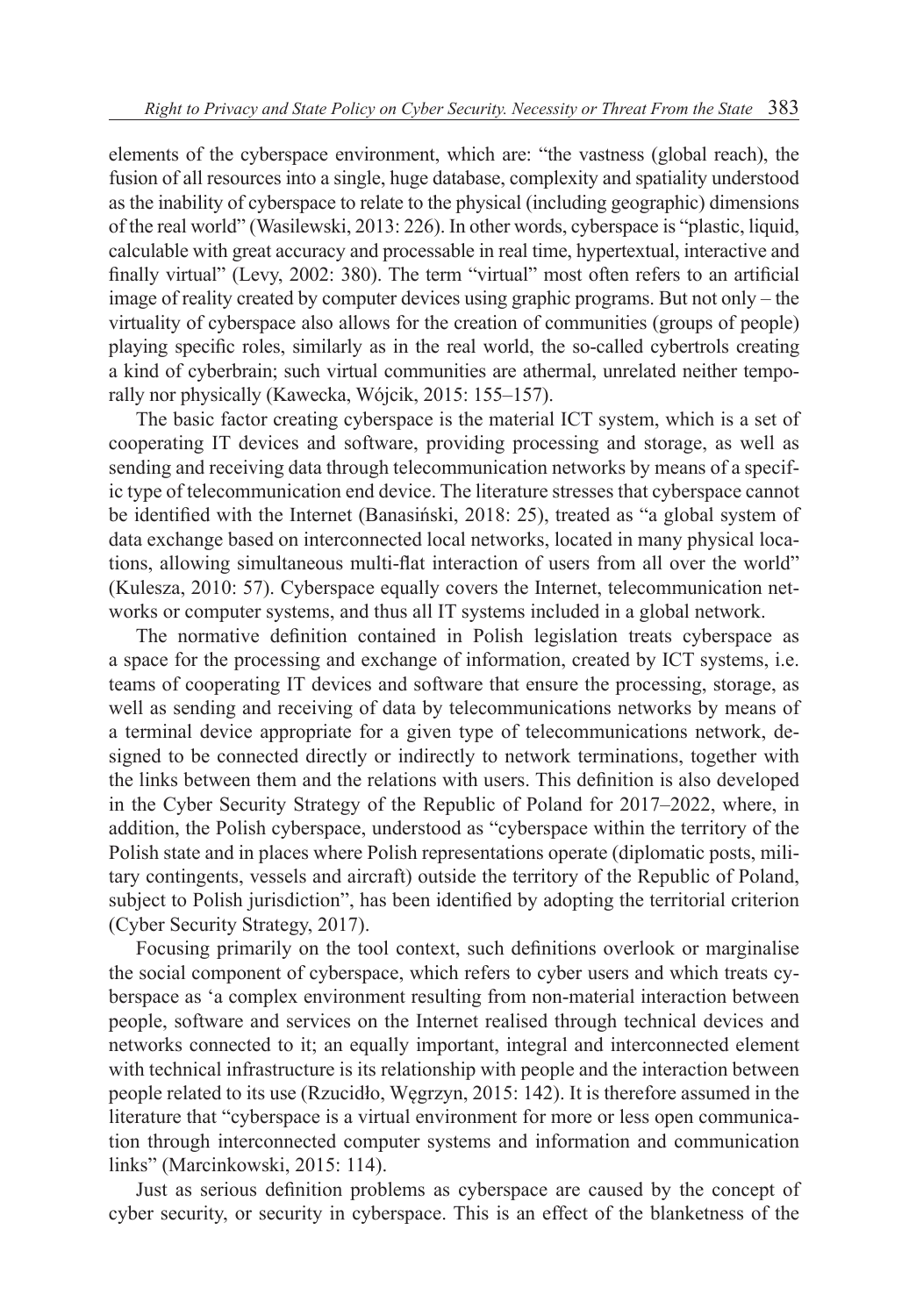concept of security itself, which takes on different content depending on its qualifier and its subjects. As a normative concept, security is a typical general clause justifying certain actions of the State in the public interest. The notion of security is a dynamic, variable category that needs constant redefinition and has an open scope (Korzeniowski 2016: 140–141).

The definition of cybersecurity proposed by the National Initiative for Cybersecurity Careers and Studies (NICCS)<sup>1</sup> defines security as a situation which ensures that "[...] information or communication systems and the information contained therein are protected or protected against damage, unauthorised use, modification or exploitation" (Chmielewski, 2016: 108). The same institution also proposed a broad definition of cyber security, as "a strategy, policy and standards for both cyber security and its activities, covering, on the one hand, the full range of activities aimed at reducing threats, reducing vulnerability and deterrence, international engagement, responding to events, and, on the other hand, a flexible prevention policy, including appropriate computer network operations, information provision, law enforcement, diplomacy, military, intelligence services, relating to the security and stability of global information and communication infrastructure" (Chmielewski, 2016: 108).

In turn, the International Telecommunications Union in its Recommendation ITU-T X.1205 defines cyber security as "a set of tools, policies, security concepts, safeguards, guidelines, risk management methods, actions, training, best practices, assurances and technologies that can be used to protect the cyber environment and user organisation and resources. User organisation and resources include connected computer facilities, personnel, infrastructure, applications, services, telecommunication systems and all information transmitted and/or stored in the cyber environment. Cyber security seeks to ensure that the security characteristics of the user organisation and resources are achieved and maintained in relation to relevant security threats in the cyberbased environment" (*Rekomendacja*). General security objectives include availability, integrity (which may include authentication and non-repudiation) and confidentiality.

The Cyber Security Strategy of the Republic of Poland for 2017–2022 identifies the concept of cyber security with the security of IT networks and systems and ICT security, treating them as synonyms meaning "the resilience of IT systems, at a given level of trust, to any activity that compromises the availability, authenticity, integrity or confidentiality of stored or transmitted or processed data or related services offered or accessible via these networks and IT systems" (Cyber Security Strategy, 2017). This definition reflects the provisions of the international standard ISO/IEC 27032, which defines security in cyberspace as preservation of confidentiality, availability and integrity, although it is indicated that other information security features, such as "authenticity, accountability, non-repudiation and reliability in cyberspace." The ISO/ IEC 27032 standard, which contains a set of recommendations for Internet service providers, does not necessarily refer to cyber protection (cybersafety), i.e. preventing the effects of negative events that may occur as a result of using information techniques (Chmielewski, 2016: 108–109).

<sup>&</sup>lt;sup>1</sup> An organization managed by the Cyber Security Education and Awareness Department (located at the Department of Homeland Security of the U.S. Government's Office of Cyber Security and Communications).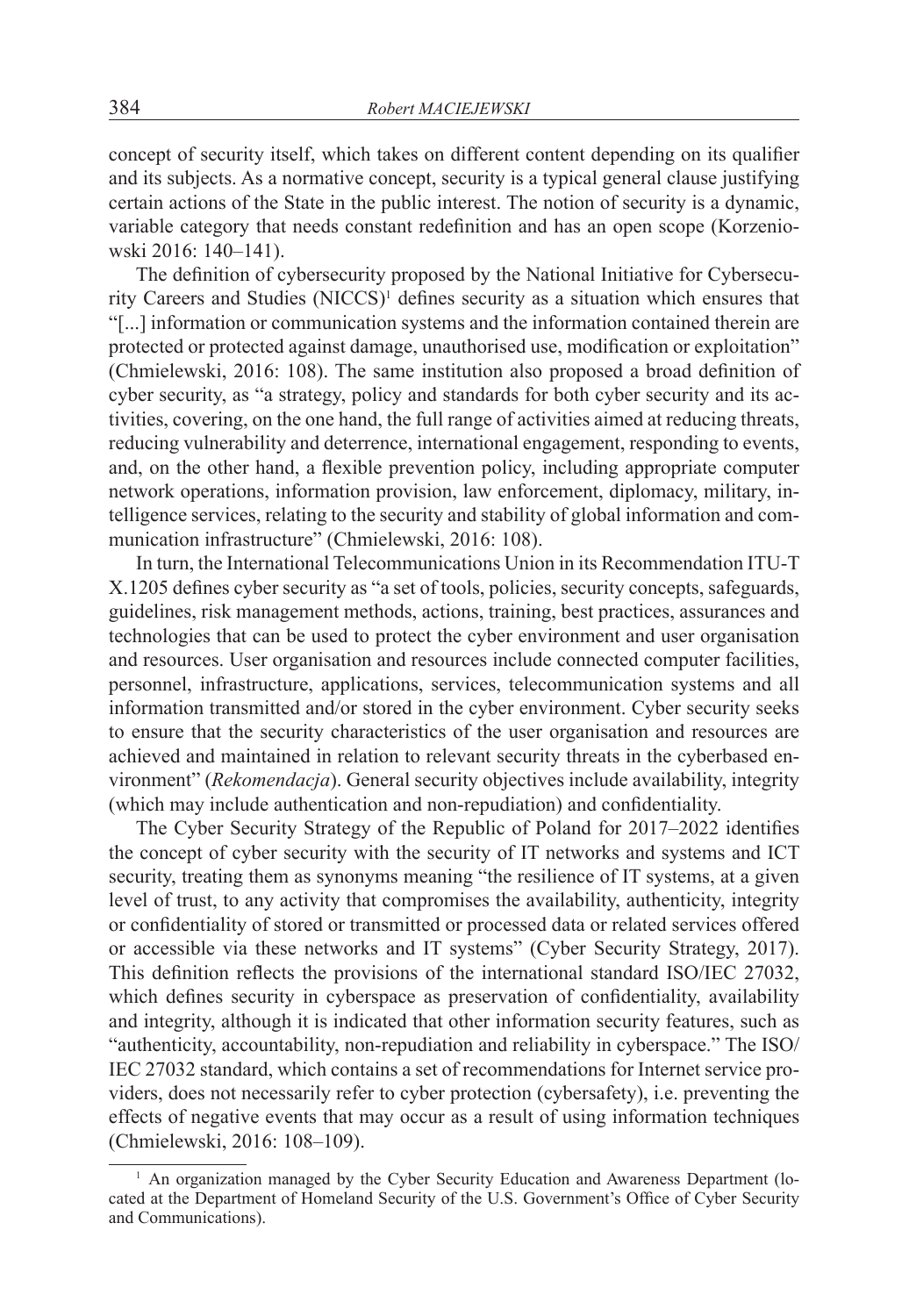The Act of 5.07.2018 on the National Cyber Security System, which, using the ISO/IEC 27032 standard, defines the notion of cyber security as "the resistance of information systems to any activities that violate the confidentiality, integrity, availability and authenticity of processed data or related services offered by these systems," takes a much broader approach to this issue (Act).

The Cyber Security Strategy of the Republic of Poland for 2017–2022 identifies the concept of cyber security with the security of IT networks and systems and ICT security, treating them as synonyms meaning "resistance of IT systems, at a given level of trust, to any activity that compromises the availability, authenticity, integrity or confidentiality of stored or transmitted or processed data or related services offered or accessible via these networks and systems" (Cyber Security Strategy, 2017). This definition reflects the provisions of the international standard ISO/IEC 27032, which defines security in cyberspace as preservation of confidentiality, availability and integrity, although it is indicated that other information security features, such as "authenticity, accountability, non-repudiation and reliability in cyberspace." The ISO/ IEC 27032 standard, which contains a set of recommendations for Internet service providers, does not necessarily refer to cyber protection (cybersafety), i.e. preventing the effects of negative events that may occur as a result of using information techniques (Chmielewski, 2016: 108–109).

The Act of 5.07.2018 on the National Cyber Security System, which, using the ISO/IEC 27032 standard, defines the notion of cyber security as "the resistance of information systems to any activities that violate the confidentiality, integrity, availability and authenticity of processed data or related services offered by these systems," takes a much broader approach to this issue (Act).

The Polish Cyber Security Doctrine of 2015 takes a different approach to this issue, which distinguishes the Polish Cyber Security (security of the Republic of Poland in cyberspace), treating it as "a process of ensuring safe functioning in cyberspace of the state as a whole, its structures, natural persons and legal entities, including entrepreneurs and other entities without legal personality, as well as information systems and information resources at their disposal in global cyberspace and the security of the Polish Cyberspace, understood as a part of the state's cyber security, comprising a set of organisational, legal, technical, physical and educational undertakings aimed at ensuring the undisturbed functioning of the cyberspace of the Republic of Poland together with the public and private critical information and communication infrastructure and the security of information resources processed therein" (*Doktryna*, 2015).

## **IMPACT OF GOVERNMENT POLICIES ON CYBER SECURITY AND THE RIGHT TO PRIVACY**

Ensuring security in cyberspace raises the question of whether state authorities will not use this as an argument to restrict the freedoms and freedoms of citizens and, in particular, to violate their privacy.

The relevant services, with practically infinite possibilities to aggregate data from different sources, including those available only to authorised authorities, have the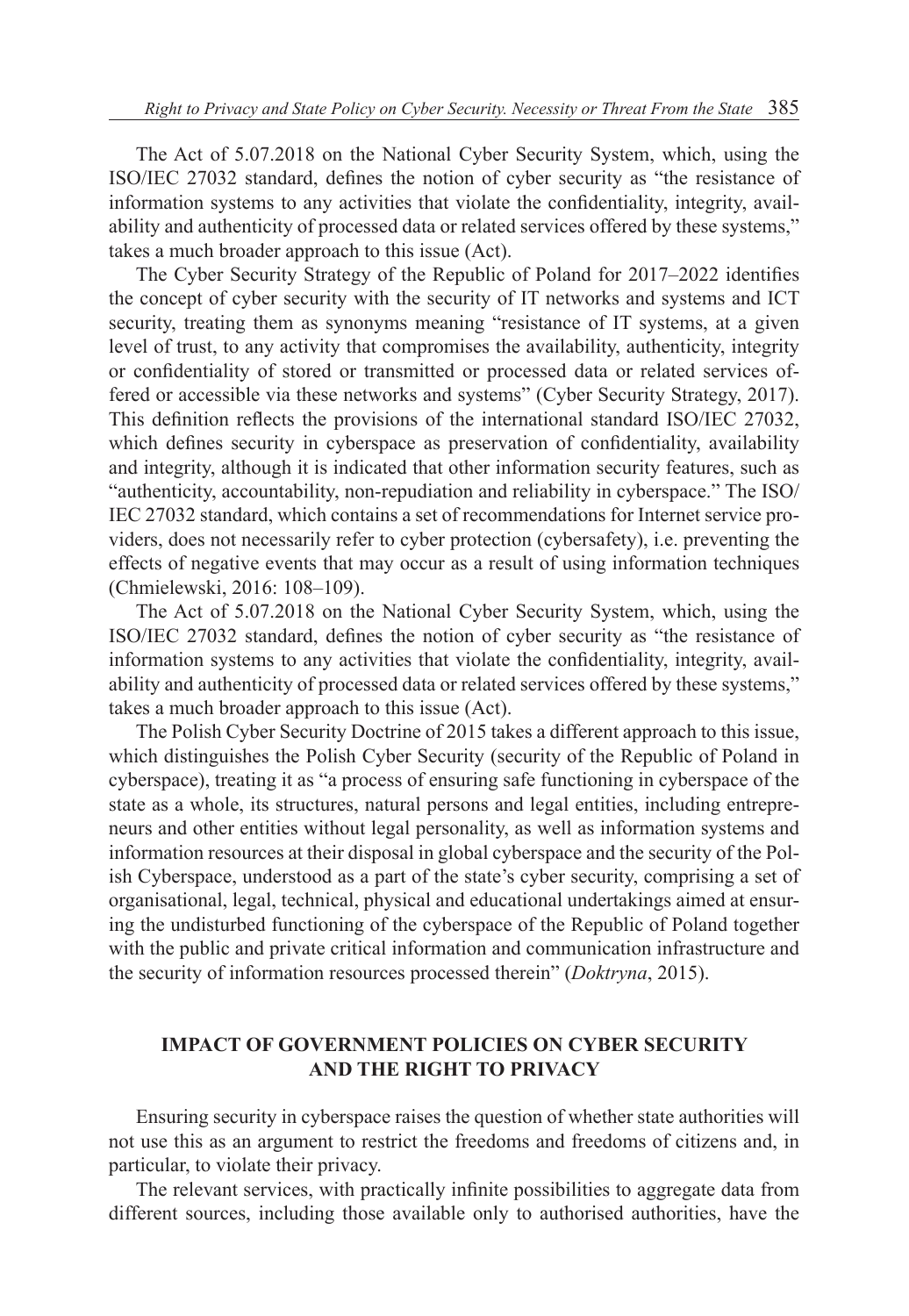possibility to build a space where freedom and thus privacy is only a temporary illusion, maintained for as long as and to the extent that the authorities need it. The information disclosed by E. Snowden on the conduct of extensive intelligence programmes by the U.S. National Security Agency (NSA) and the UK Government Communications Headquarters (GCHQ) has become a cause for discussion on the limits of citizen surveillance, as well as a subject for consideration of the effectiveness and usefulness of existing legal standards for the protection of the legitimate interests of individuals (Grzelak, 2015: 196–199).

The case of E. Snowden, however, forces us to consider the consequences of arbitrary entry into the sphere of privacy in the context of the functioning of the standards that form the foundation of a democratic society – freedom, equality, freedom of expression or the right to information. Testifying before a special committee of the European Parliament and referring to the broad powers of access to information and the threats resulting from this fact to the protection of democratic standards, E. Snowden stated: "without getting up from my seat, I could read the private messages of any member of that committee, as well as any other citizen" (Rojszczak, 2019: 243–244). In addressing the problem of the scope of the justified use of surveillance mechanisms, it should be taken into account whether the transfer of such extensive powers and knowledge about the private affairs of all citizens to special services is, in fact, an activity that fosters the development and maintenance of the standards of a democratic state.

Those who support the use of mass surveillance programmes argue that this is due to the ever-increasing terrorist threat and the associated emergence of various forms of extremism. Such an understanding of surveillance is treated as a necessary measure to ensure public security and, consequently, as a justified case of applying a limitation of legal privacy protection mechanisms (Rojszczak, 2017: 172–174).

Mass surveillance programmes are conducted on a different legal basis from individual surveillance. These are usually regulations related to the functioning of the telecommunications market or the rights of special services. Therefore, the provisions of criminal procedure cannot be applied in this case. Therefore, it requires separate consideration of the legitimacy of applying restrictive standards of conduct for the implementation of individual surveillance in a situation where the application of the same measures – however, in relation to a large group of people (or the society as a whole) can be carried out without the procedural safeguards resulting from the criminal procedure (Rzucidło, Węgrzyn, 2015: 145).

In an attempt to explain what mass surveillance programmes are, it can be concluded that there are activities of public authorities or private entities acting on their behalf, whose aim is to collect information on an unspecified group of people (often the entire population) in an unbiased and wholesale manner. Such programmes do not have generally known and transparent rules on the use of the data, so it is not clear what is the purpose of the processing, to whom the data can be made available – in particular whether and what are the rules on their transfer to third countries (Rojszczak, 2017: 181). As can be seen from this, mass surveillance programmes have as their object the introduction of unlimited control in electronic communications.

Several major surveillance programmes can be identified (Rojszczak, 2017: 182– 184):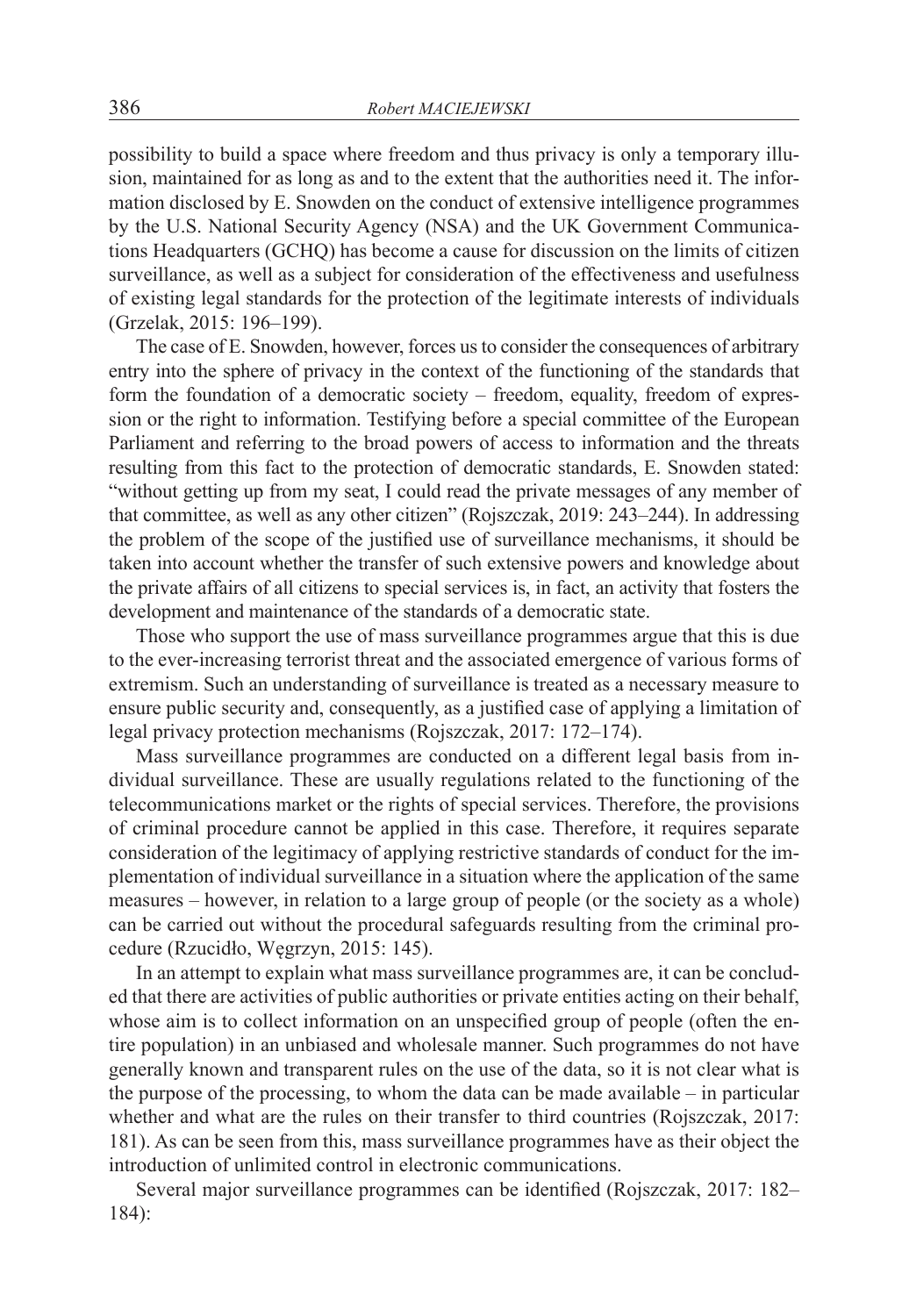- PRISM this program enables NSA to have permanent access to data collected by major Internet service providers such as Microsoft, Yahoo, Google, Facebook, PalTalk, Youtube, Skype, AOL or Apple;
- RAMPART-A thanks to this program, the NSA is able to obtain any information transmitted on the Internet all over the world. The program has been used by intelligence agencies from Germany and Denmark, allowing the installation of eavesdropping devices on fiber optic links and transferring the obtained data for further processing in the USA;
- OAKSTAR is part of UPSTREAM. Within its framework, NSA cooperated with a Polish partner,<sup>2</sup> within the BUFALLOGREEN operation. It allowed NSA to intercept metadata (since March 3, 2009) and communication content (since March 25). The conducted activities were aimed at collecting information related to international communications passing through the territory of Poland. It is not entirely clear whether these activities have been completed and what were the legal grounds for cooperation of Polish services with the NSA in the field of wholesale collection and transmission of information covered by the telecommunication secrecy to foreigners. This is particularly important if one takes into account the fact that the right to respect for privacy guaranteed in the Constitution covers all persons subject to Polish jurisdiction and not only citizens;
- MUSCULAR this is a programme aimed at intercepting data from Google and Yahoo processing centres located in the UK.

In addition to the above mentioned surveillance programs, another extremely dangerous program has appeared, called PEGASUS. This program exploits vulnerabilities in phone systems and allows you to take control of the entire device. What's more, the program includes encrypted communicators such as WhatsApp and Signal because of access to the microphone and keypad (encryption of the message by the communicator takes place only at the moment of sending it) and PEGASUS intercepts the message as it is written.

When discussing the issue of state surveillance of a citizen, one cannot overlook the so-called legal path of obtaining and collecting data on citizens by state authorities, i.e. a path based on legal regulations, in particular:

- the Act of 6 June 1997 Code of Criminal Procedure (Journal of Laws of 1997, No. 89, item 555 as amended);
- the Act of 6 April 1990 on the Police (Journal of Laws of 2015, item 355 as amended);
- the Act of 12 October 1990 on the Border Guard (Journal of Laws of 2014, item 1402 as amended);
- the Act of 28 September 1991 on Fiscal Control (Dz. U. of 2015, item 553 as amended);
- the Act of 21 August 1997 Law on the organization of military courts (Journal of Laws of 2015, item 1198 and 1890);
- the Act of 27 July 2001 Law on the system of common courts (Journal of Laws of 2015, item 133, as amended);

<sup>2</sup> The disclosed documents do not specify whether it was ABW, AW or SKW.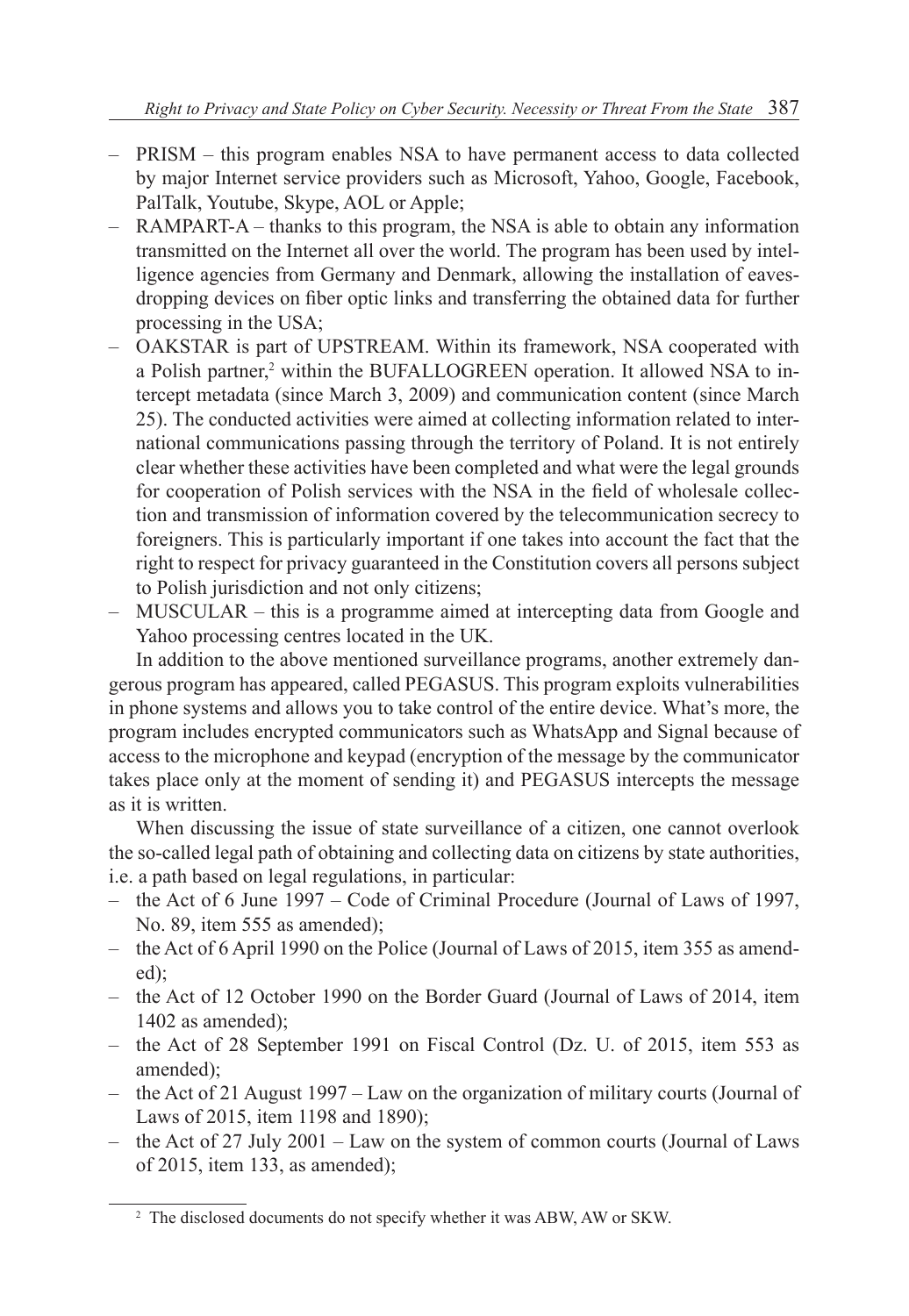- the Act of 24 August 2001 on Military Police and Military Order Organs (Journal of Laws of 2016, item 96);
- the Act of 24 May 2002 on the Internal Security Agency and the Intelligence Agency (Journal of Laws of 2015, items 1929 and 2023);
- the Act of 18 July 2002 on the provision of electronic services (Journal of Laws of 2013, item 1422 and of 2015, item 1844);
- the Act of 16 July 2004 Telecommunications Law (Journal of Laws of 2014, item 243, as amended);
- the Act of 9 June 2006 on the Military Counterintelligence Service and the Military Intelligence Service (Journal of Laws of 2014, item 253, as amended);
- the Act of 9 June 2006 on the Central Anti-Corruption Bureau (Journal of Laws of 2014, item 1411, as amended);
- the Act of 27 August 2009 on the Customs Service (Journal of Laws of 2015, item 990, as amended);
- the Act of 29 August 1997 Banking Law (Journal of Laws of 1997, No. 140, item 939, as amended).

Data obtained in a legal manner – on the basis of legal regulations – are mainly obtained from Internet service providers. In the statistics for 2018 it is as follows:



**Figure 1. Facebook**

**Source:** https://www.spidersweb.pl/2019/09/jak-inwigiluja-polskie-sluzby.html (18.12.2019).

The situation is similar for Microsoft and Apple. In the second half of 2018, Polish services asked Microsoft for information about the data 101 times, and this concerned 1,444 accounts. Of these, 34% of the requests were rejected, 34% of the data were not found, and in the remaining 30% the data were provided. At the same time, 61 requests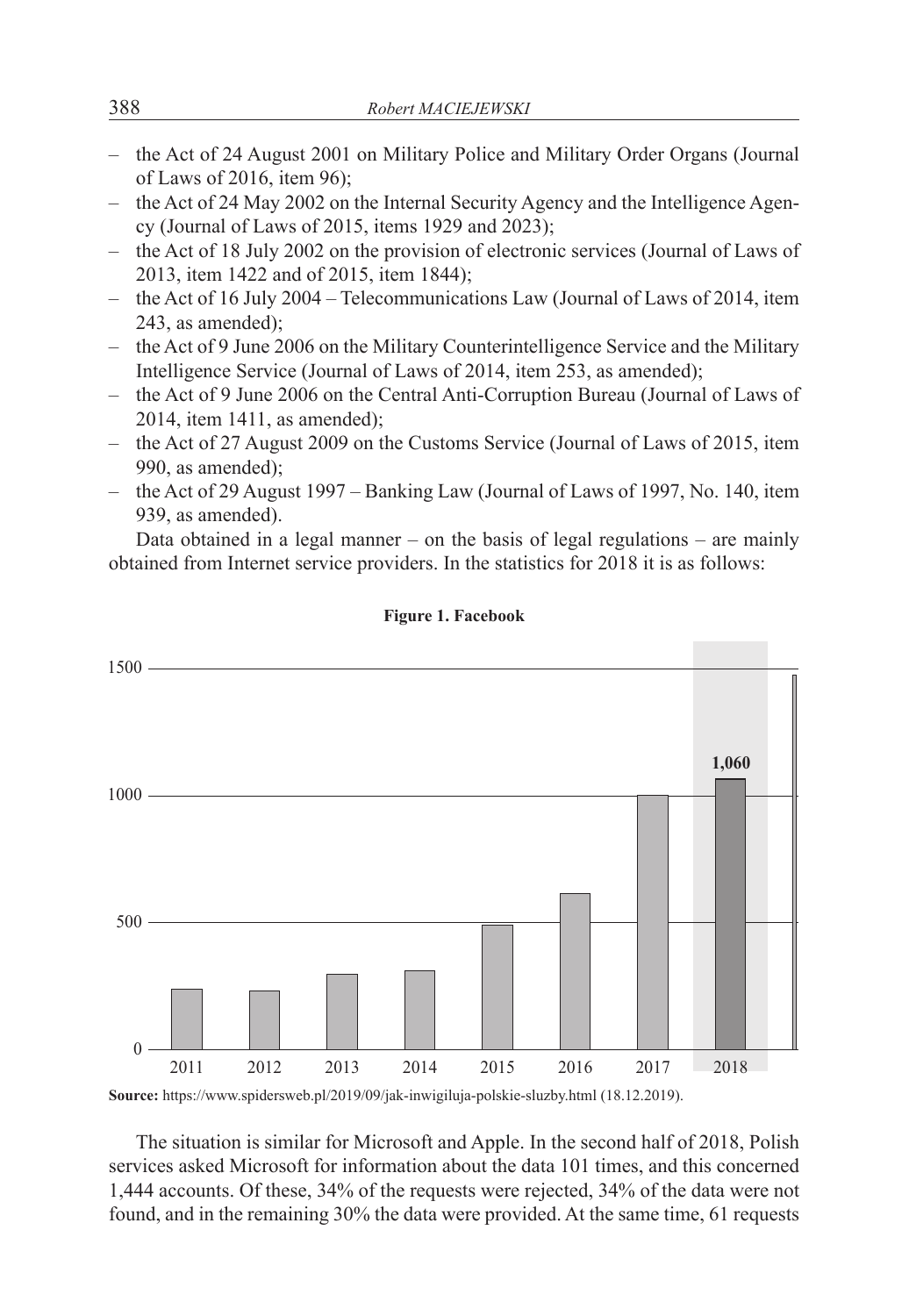for data were sent from Poland to Apple and concerned 1,702 devices, 29 financial identifiers and 15 accounts. Apple 60% of the requests were positively received.



**Figure 2. Google**

The size of such activities may be proved by the report of the Minister of Justice of the Public Prosecutor General for 2018, which also includes information concerning acquisition of telecommunications and Internet data. According to the report, the Police, the National Revenue Administration, the Border Guard, the Internal Security Agency, the CBA, the Treasury Intelligence Service, the Military Police Headquarters, the Military Police Branches and the Military Counterintelligence Service processed a total of 1,356,775 data, including the following: 1,325,241 telecommunications and 22,933 Internet.<sup>3</sup> The scale of this phenomenon is constantly growing anyway:

- in 2012 The police registered 5,995 applications and orders for operational control;
- $-$  in 2013 6,814;
- $-$  in  $2014 7.975$ ;
- $-$  in 2015 8,945;
- $-$  in 2016 9,506;
- $-$  in  $2017 9,876$ .

**Source:** https://www.spidersweb.pl/2019/09/jak-inwigiluja-polskie-sluzby.html (18.12.2019)

<sup>&</sup>lt;sup>3</sup> The data presented are based on official information provided by Polish services, https:// wiadomosci.dziennik.pl/wydarzenia/artykuly/603182,inwigilacja-sluzby-podsluchy-polska-prawo. html.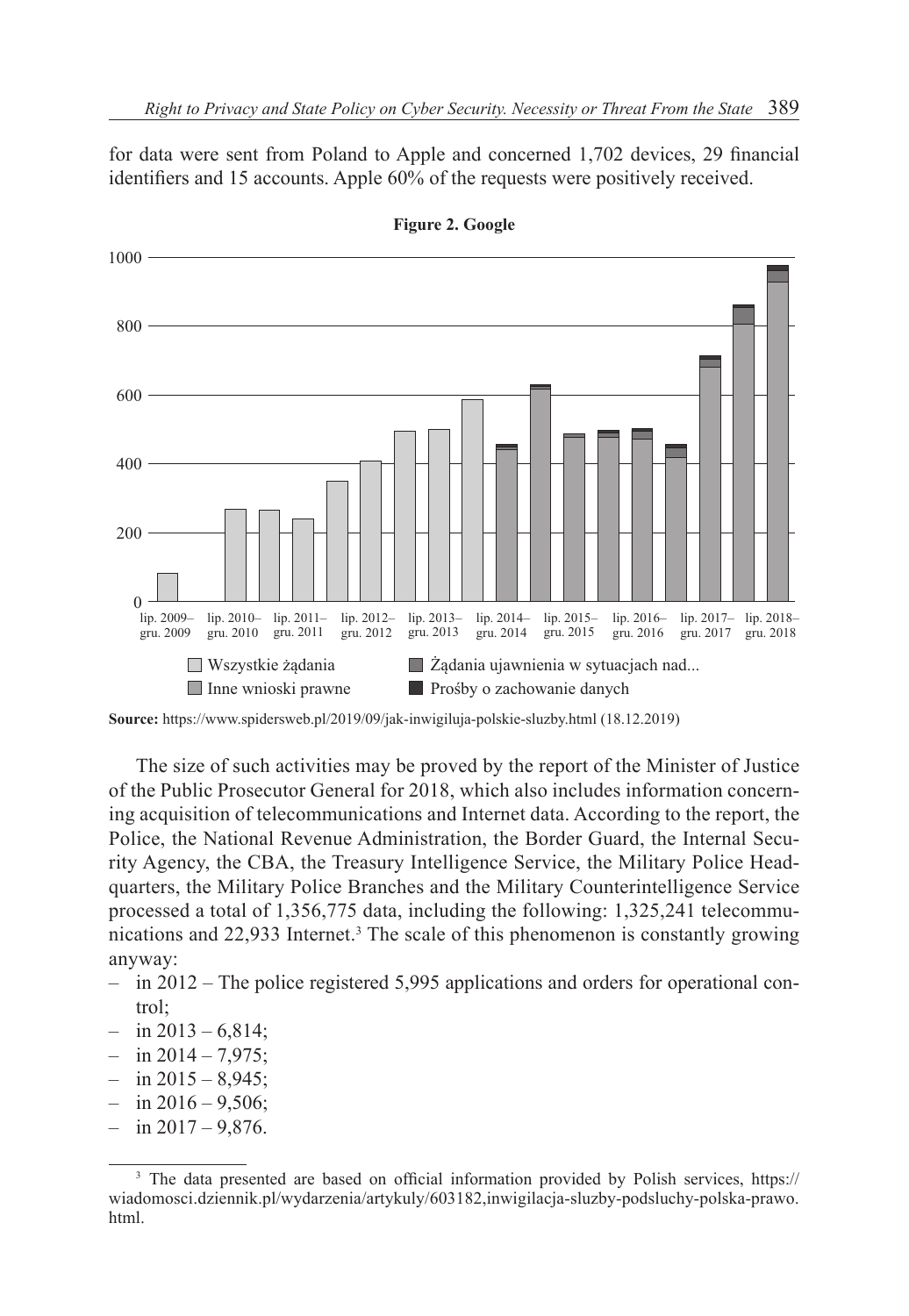Out of the total number of applications, only 151 were not permitted to order an operational control, including 142 applications did not obtain consent of the prosecutor and 9 of the regional court having territorial jurisdiction.<sup>4</sup>

\* \* \*

Certain circumstances may make democratic values an obstacle to cybersecurity. Cyber-security management is an extreme in authoritarian states that control access to the Internet, with the aim of, among other things, restricting users access to websites selected and accepted by the authorities. The methods used to make the elements of cyber security management work together, especially between the government and individuals, increasingly determine the model of power in the state. The pluralist nature of cyberspace provides an opportunity for free, individual and unfettered expression. However, if democratic values are limited in this area, then the balance between democracy and security will be compromised in favour of security. Evidence of unethical and illegal activities is provided by documents leaked thanks to a former NSA employee – Edward Snowden. They revealed, among other things, the enormous scale of cyber surveillance used by intelligence services and their activities penetrating private areas in communication networks.

The domination of the value of cyber security in state policy may cause a number of negative consequences, which may include, among others, the desire to introduce legal regulations that may restrict civil rights and freedoms, and in the next stage may lead to violence. In addition to the high physical damage and direct financial losses, the very likelihood of future cyber threats may cause social distrust and aversion to working with new technologies.

It seems obvious that programmes of mass and unlimited surveillance do not meet the criterion of necessity in a democratic society. As a result, their implementation causes unauthorised interference of public authorities in the sphere of citizens privacy. It should also be emphasized that the global nature of the Internet means that mechanisms based on territoriality in a rather limited way ensure effective protection of individuals' rights against violations by public authorities in cyberspace.

The above considerations lead to the conclusion that legal privacy safeguards are an effective mechanism that can lead to a limitation of the scope of data collected by the State, including for mass surveillance programmes. While the use of other measures, including technical ones, may increase the sense of privacy in individual cases, they do not systematically address the lack of respect by intelligence services for rights under international and national legislation.

There is no doubt that ICT surveillance methods play an extremely important role in the activities of state security services, allowing, inter alia, interception of communications and metadata through searches of databases. These activities – both legal and illegal – undoubtedly constitute interference with fundamental rights, especially the right to data protection and privacy. Therefore, it is extremely important to consider the necessity of subjecting such state actions to the control of independent bodies,

<sup>4</sup> The data presented were based on official information provided in the report of the Minister of Justice of the Attorney General https://www.prawo.pl/prawnicy-sady/tajemnica-zawodowa-sluzbynaruszaja-mimo-zakazu,332166html.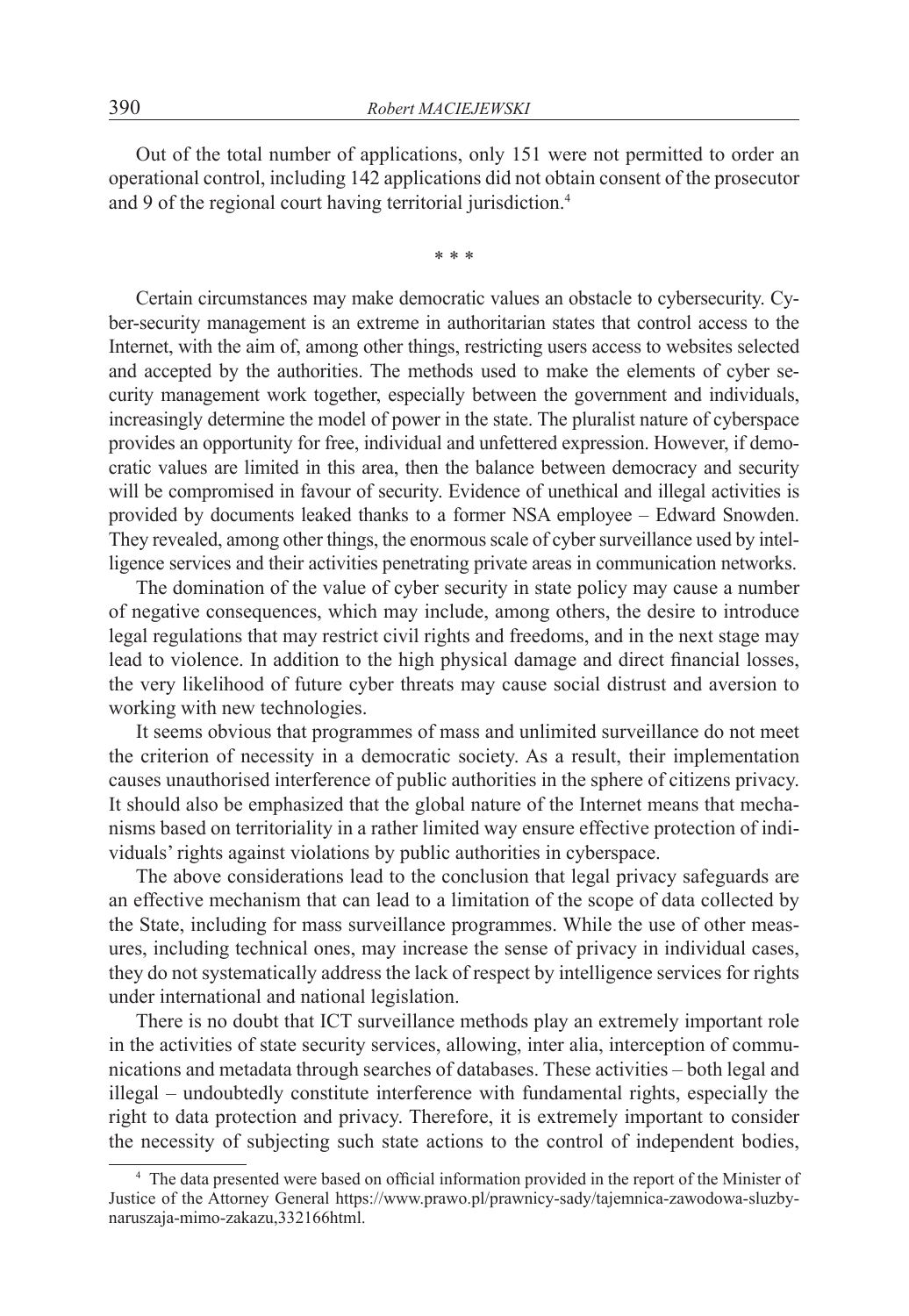which will make it possible to maintain a kind of balance between citizens' right to privacy and arbitrary decisions of state bodies violating this sphere. The practice of exchanging information obtained through covert surveillance between States is becoming more and more common "The increasing practice of governments to transfer and share intelligence obtained through covert surveillance – a practice whose usefulness in the fight against international terrorism, as already stated, is beyond doubt and which concerns both exchanges between Council of Europe Member States and with other jurisdictions – is another factor requiring special attention as regards external surveillance and remedies" (Judgment of the ECHR of 12 January 2016).

A citizen's clash with the machinery of the state puts the former in a position to lose out if he is not equipped with real means and possibilities of effective defense against the services' aspirations to omniscient knowledge of citizens. Without depreciating the power of the competent authorities to legitimately interfere in the sphere of privacy, it must be stated that such interference must take place solely on the basis of the rules of law, "[The] interference can only be justified under Article 8(2) if it is lawful, pursues one or more of the legitimate aims set out in Article 8(2) and is necessary in a democratic society in order to achieve those aims [...]" (*ECtHR judgment of 4 December 2015*) and should always be reviewed by independent judicial authorities if we are not to be threatened by the vision of an Orwellian totalitarian state.

#### **REFERENCES**

- Banasiński C. (2018), *Podstawowe pojęcia i postawy prawne bezpieczeństwa w cyberprzestrzeni*, in: *Cyberbezpieczeństwo. Zarys wykładu*, (ed.) C. Banasiński, Wolters Kluwer, Warszawa.
- Braciak J. (2002), *Prawo do prywatności*, in: *Prawa i wolności obywatelskie w Konstytucji RP*, (eds.) B. Banaszak, A. Preisner, Wydawnictwo C.H. Beck, Warszawa.
- Chmielewski Z. (2016), *Polityka publiczna w zakresie ochrony cyberprzestrzeni w UE i państwach*  członkowskich, "Studia z Polityki Publicznej", No. 2.
- *Doktryna cyberbezpieczeństwa Rzeczypospolitej Polskiej* (2015), Warszawa.
- Grodecka M., *Jak inwigilują polskie służby*, Spider's web, https://www.spidersweb.pl/2019/09/jak- -inwigiluja-polskie-sluzby.html.
- Grzelak M. (2015), *Skutki sprawy Edwarda Snowdena dla prywatności danych w cyberprzestrzeni*, "Bezpieczeństwo Narodowe", No. I.
- Jagielski M. (2010), *Prawo do ochrony danych osobowych. Standardy europejskie*, Wolters Kluwer, Warszawa.
- Kawecka K., Wójcik D. (2015), *Patologie w cyberprzestrzeni analiza przypadku grupy pomocowej utworzonej w jednym z portali społecznościowym*, in: *Patologie w cyberprzestrzeni. Profilaktyka zagrożeń medialnych*, (ed.) D. Morańska, Wydawnictwo WSB, Dąbrowa Górnicza.
- *Konstytucja Rzeczypospolitej Polskiej z dnia 2 kwietnia 1997 r.*, Dz. U. 1997, Nr 78, poz. 483 z pózn. zm.
- Kordasiewicz B. (2000), *Cywilnoprawna ochrona prawa do prywatności*, "Kwartalnik Prawa Prywatnego", z. 1.
- Korzeniowski L. F. (2016), *Securitologia. Nauka o bezpieczeństwie człowieka i organizacji społecznych*, European Association for Security, Kraków.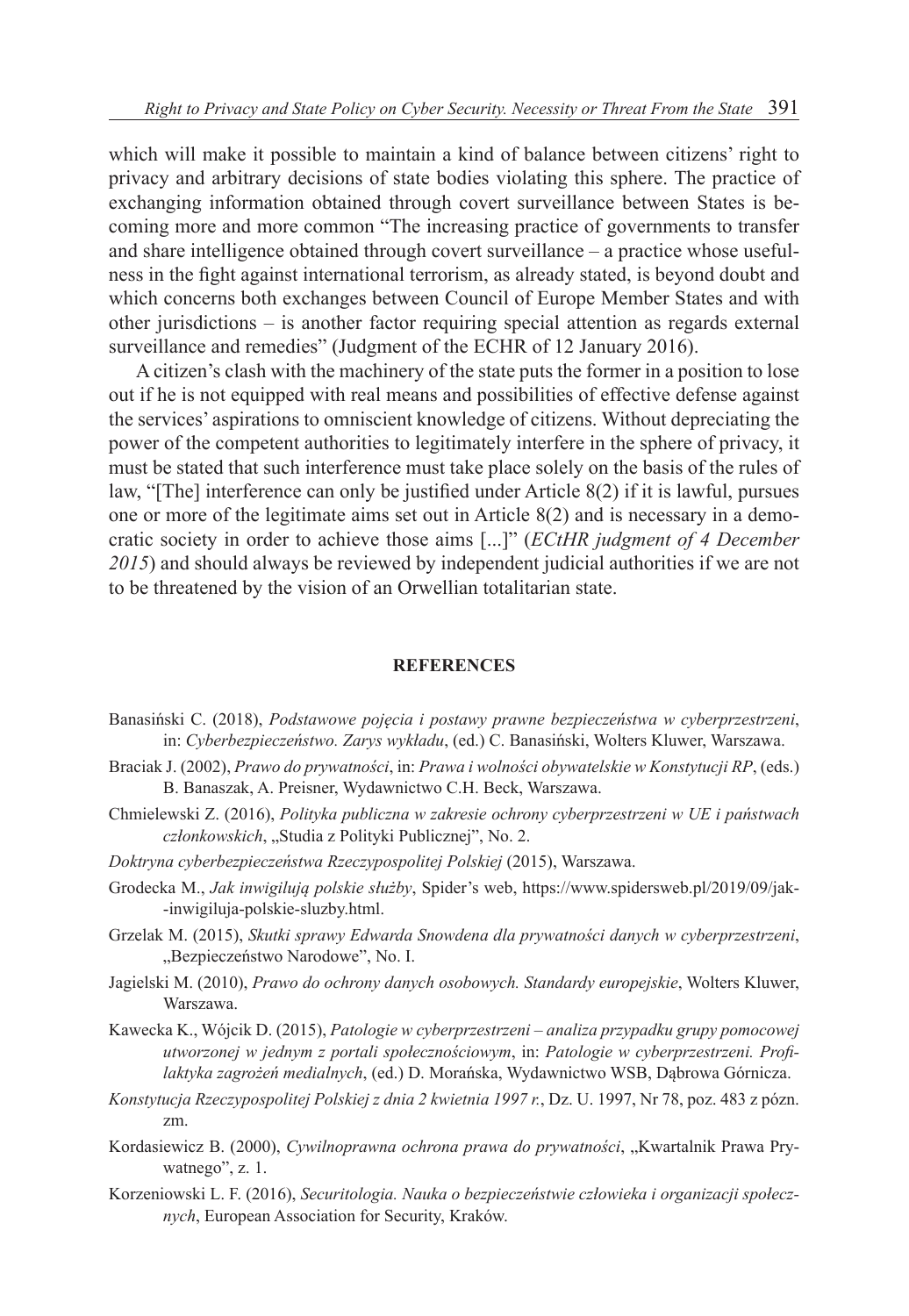Kulesza J. (2010), *Międzynarodowe prawo Internetu*, Wydawnictwo Ars Boni et aequi, Poznań.

- Lakomy M. (2015), *Cyberprzestrzeń jako nowy wymiar rywalizacji i współpracy państw*, Wydawnictwo Uniwersytetu Śląskiego, Katowice.
- Leśniak G., *Tajemnica zawodowa nie przeszkadza służbom w podsłuchiwaniu*, Prawo.pl, https://www. prawo.pl/prawnicy-sady/tajemnica-zawodowa-sluzby-naruszaja-mimo-zakazu,332166.html.
- Levy P. (2002), *Drugi potop*, in: *Nowe media w komunikacji społecznej w XX wieku. Antologia*, (ed.) M. Hopfinger, Oficyna Naukowa, Warszawa.
- Marcinkowski C. (2015), *Cyberprzestrzeń a istota wybranych zagrożeń społecznych dla bezpieczeństwa współczesnego człowieka*, in: *Patologie w cyberprzestrzeni. Profilaktyka zagrożeń medialnych*, (ed.) D. Morańska, Wydawnictwo WSB, Dąbrowa Górnicza.
- Mednis A. (2016), *Prywatność od epoki analogowej do cyfrowej czy potrzebna jest redefinicja?*, in: *Prywatność a jawność – bilans 25-lecia i perspektywy na przyszłość*, (ed.) A. Mednis, Wydawnictwo C.H. Beck, Warszawa.
- Nowosielska P., *Polska to inwigilacyjne El Dorado. Cała prawda o podsłuchach*, Wiadomości Dziennik, https://wiadomosci.dziennik.pl/wydarzenia/artykuly/603182,inwigilacja-sluzbypodsluchy-polska-prawo.html.
- General Data Protection Act of 10 May 2018 (Journal of Laws 2018, item 1000) and in agreement with Regulation (EU) 2016/679 of the European Parliament and of the Council of 27 April 2016 on the protection of natural persons with regard to the processing of personal data and on the free movement of such data, and repealing Directive 95/46/EC (General Data Protection Regulation).
- OSN I CR 400/83 OSN 11/1984, nr 195.
- Piotrowski R. (2016), *Prawo do prywatności i ochrony danych osobowych jako wartości konstytucyjne*, in: *Prywatność a jawność – bilans 25-lecia i perspektywy na przyszłość*, (ed.) A. Mednis, Wydawnictwo C.H. Beck, Warszawa.
- Preisner A. (2002), *Zamiast zakończenia. Rozwój technologiczny a przyszłość praw jednostki*, in: *Prawa i wolności obywatelskie w Konstytucji RP*, (eds.) B. Banaszak, A. Preisner, Wydawnictwo C.H. Beck, Warszawa.
- Radwański Z., Olejniczak A. (2015), *Prawo cywilne część ogólna*, Wolters Kluwer, Warszawa.
- *Rekomendacja ITU-T X.1205*, https://www.itu.int/rec/T-REC-X.1205-200804-I.
- Rojszczak M. (2019), *Prywatność w epoce Wielkiego Brata: podstawy prowadzenia programów masowej inwigilacji w systemie prawnym Stanów Zjednoczonych*, Ius Novum, No. 1.
- Rojszczak M. (2017), *Prawne podstawy prowadzenia masowej inwigilacji obywateli opartej na hurtowym i nieukierunkowanym przechwytywaniu danych w UE z uwzględnieniem dorobku orzeczniczego TSUE i ETPC*, "Studia Prawa Publicznego", No. 2.
- *Rozporządzenie Parlamentu Europejskiego i Rady (UE) 2016/679 z dnia 27 kwietnia 2016 r. w sprawie ochrony osób fizycznych w związku z przetwarzaniem danych osobowych i w sprawie swobodnego przepływu takich danych oraz uchylenia dyrektywy 95/46/WE (ogólne rozporządzenie o ochronie danych)*, Dz. Urz. UE L Nr 119, s. 1, ze sprostowaniem.
- Rzucidło J., Węgrzyn J. (2015), *Stany nadzwyczajne w sytuacji szczególnego zagrożenia państwa w cyberprzestrzeni*, "Przegląd Prawa Konstytucyjnego", No. 27.
- Sakowska-Baryła A. (2015), *Prawo do ochrony danych osobowych*, Wydawnictwo Presscom, Wrocław.
- Sieńczyło-Chlabicz J. (2006), *Naruszenie prywatności osób publicznych przez prasę. Analiza cywilno-prawna*, Wydawnictwo Zakamycze, Kraków.
- Szymielewicz K., Obem A., *Snowden i Greenwald: Polskie władze współpracowały z NSA*, Fundacja Panoptykon, https://panoptykon.org/wiadomosc/snowden-i-greenwald-polskie-wladzewspolpracowaly-z-nsa.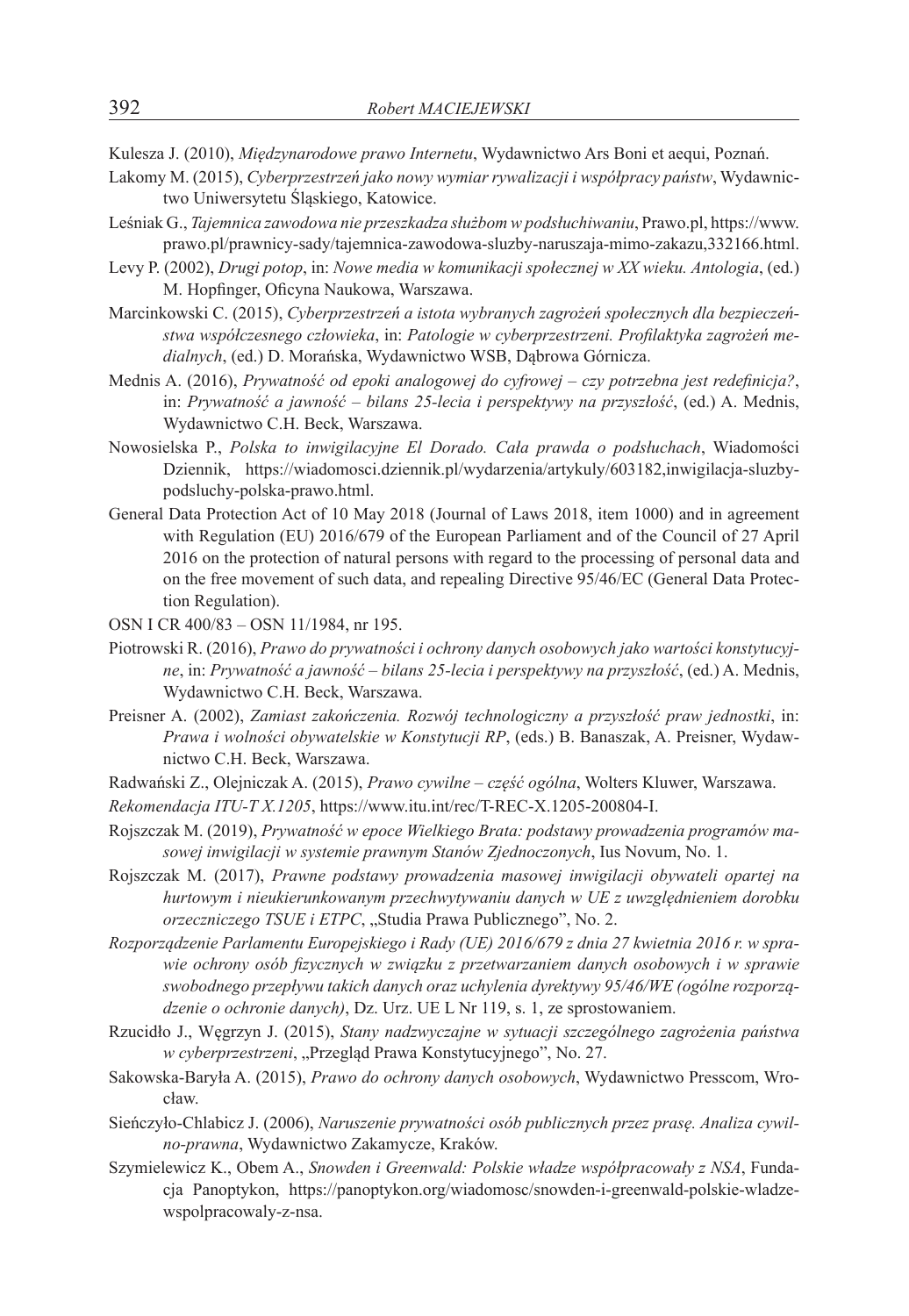- Warren S. D., Brandeis L. D. (1890), *The Right to Privacy*, "Harvard Law Review", Vol. 4: 193–220, http://faculty.uml.edu/sgallagher/Brandeisprivacy.htm.
- Wasilewski J. (2013), *Zarys definicyjny cyberprzestrzeni*, "Przegląd Bezpieczeństwa Wewnetrznego", No. 9.
- *Cyber Security Strategy of the Republic of Poland for 2017–2022* (2017), Ministry of Digitalisation, Warsaw.
- *Act of 18 April 2002 on the state of natural disaster*, Journal of Laws of 2017, item 1897 as amended.

*Act of 21.06.2002 on the state of emergency*, Journal of Laws of 2017, item 1928 with amendments.

- *Act of 29.08.2002 on martial law and the powers of the Commander-in-Chief of the Armed Forces and the principles of his subordination to the constitutional bodies of the Republic of Poland*, Journal of Laws of 2017, item 1932 as amended.
- *Act of 5 July 2018 on the National Cyber Security System*, Journal of Laws. 2018 item 1560.
- *Judgment of the ECHR of 12 January 2016 in the case of Szabo and Vissy v. Hungary*, complaint No. 37138/14, § 77.
- *ECtHR judgment of 4 December 2015 in case of Roman Zakharov v Russia* [VI], complaint No. 47143/06, § 227.
- *Judgment of the Constitutional Tribunal of 12.11.2002*, SK 40/01, OTK-A 2002, No. 6, item 81.
- *Judgment of the Constitutional Tribunal of 23.6.2009*, K 54/07, OJ of 2009. No. 105, item 880.

*Judgment of the Constitutional Tribunal of 30.7.2014*, K 23/11, Journal of Laws of 2014, item 1055.

#### **ABSTRACT**

In the era of extremely rapid technological development, the state is directing particular interest towards security in cyberspace and cyber security is becoming a dominant value in its policy. Such a policy may cause a number of negative consequences, such as the willingness to introduce legal regulations that may limit civil rights and freedoms, and in the next stage may lead to violence. As a result, their implementation causes excessive, and often unauthorized, interference of public authorities in the sphere of citizens' privacy. It should also be stressed that the global nature of the Internet means that mechanisms based on territoriality in a rather limited way ensure effective protection of individual rights against violations by public authorities in cyberspace. In addition to significant physical damage and direct financial losses, the mere likelihood of future cyber threats may cause social distrust and unwillingness to work with new technologies.

**Keywords**: right to privacy, cyberspace, cyber security, mass surveillance

## **PRAWO DO PRYWATNOŚCI A POLITYKA PAŃSTWA W ZAKRESIE CYBERBEZPIECZEŃSTWA. KONIECZNOŚĆ CZY ZAGROŻENIE ZE STRONY PAŃSTWA**

#### **STRESZCZENIE**

W dobie niezwykle szybkiego rozwoju technologicznego szczególne zainteresowanie państwo kieruje ku bezpieczeństwu w cyberprzestrzeni, a dominującą wartością w jego polityce staje się cyberbezpieczeństwo. Tego rodzaju polityka może wywołać szereg negatywnych